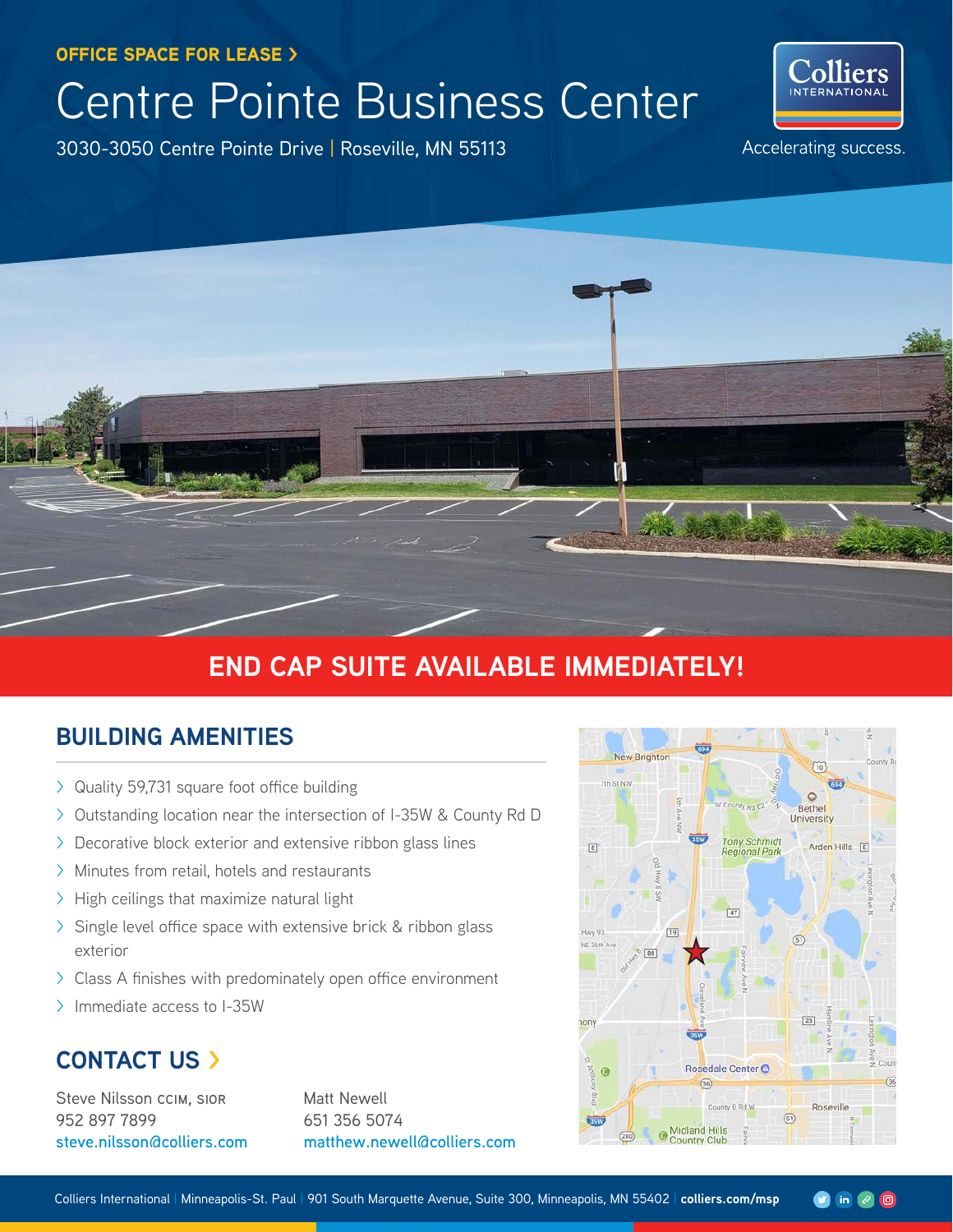## **CENTRE POINTE BUSINESS CENTER >**







**PROPERTY ADDRESS:** 3030-3050 Centre Pointe Drive, Roseville

**BUILDING SQUARE FEET:** 59,731 square feet total

**YEAR BUILT:** 1988

**PARKING:** Ratio of 4:1,000 **LEASE RATES:** \$10.50 PSF Net

#### **2021 EST CAM & REAL ESTATE TAX:**

\$3.90 PSF Tax \$3.75 PSF CAM **\$7.65 PSF Total** 

#### **CURRENTLY AVAILABLE:**

Suite 90: 7,641 SF Suite 150: 4,825 SF

# Colliers

Accelerating success.

STEVE NILSSON CCIM SIOR 952 897 7899 **steve.nilsson@colliers.com**

**CONTACT US >**

MATT NEWELL 651 356 5074 **matthew.newell@colliers.com**

 $\bullet$  in  $\bullet$   $\bullet$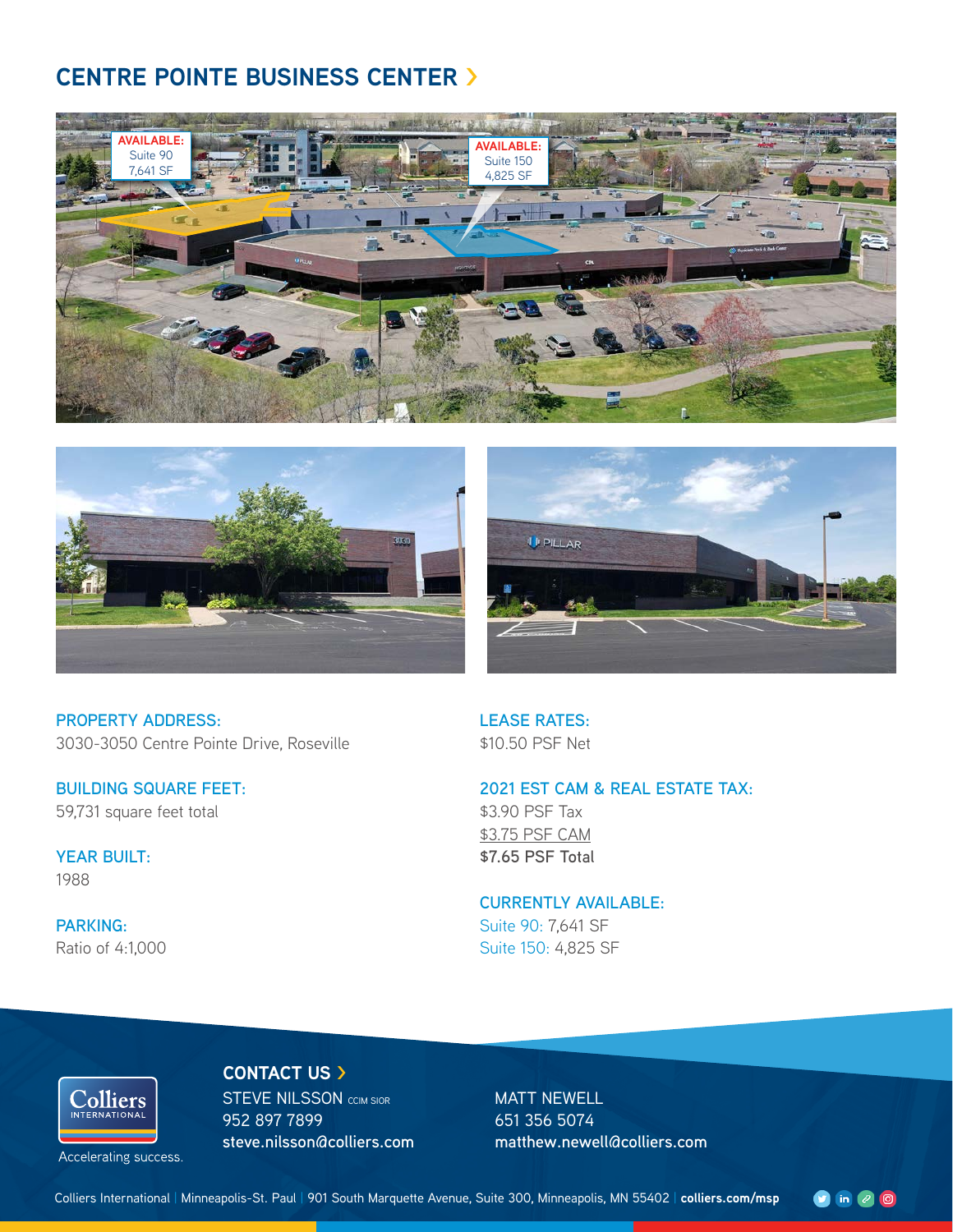## **FLOOR PLAN** >

**Centre Pointe Business Center** | 3030-3050 Centre Pointe Drive | Roseville, MN



**SUITE 90:** 7,641 SF





### **CONTACT US >**

Steve Nilsson ccim, sior 952 897 7899 **steve.nilsson@colliers.com** Matt Newell 651 356 5074 **matthew.newell@colliers.com**